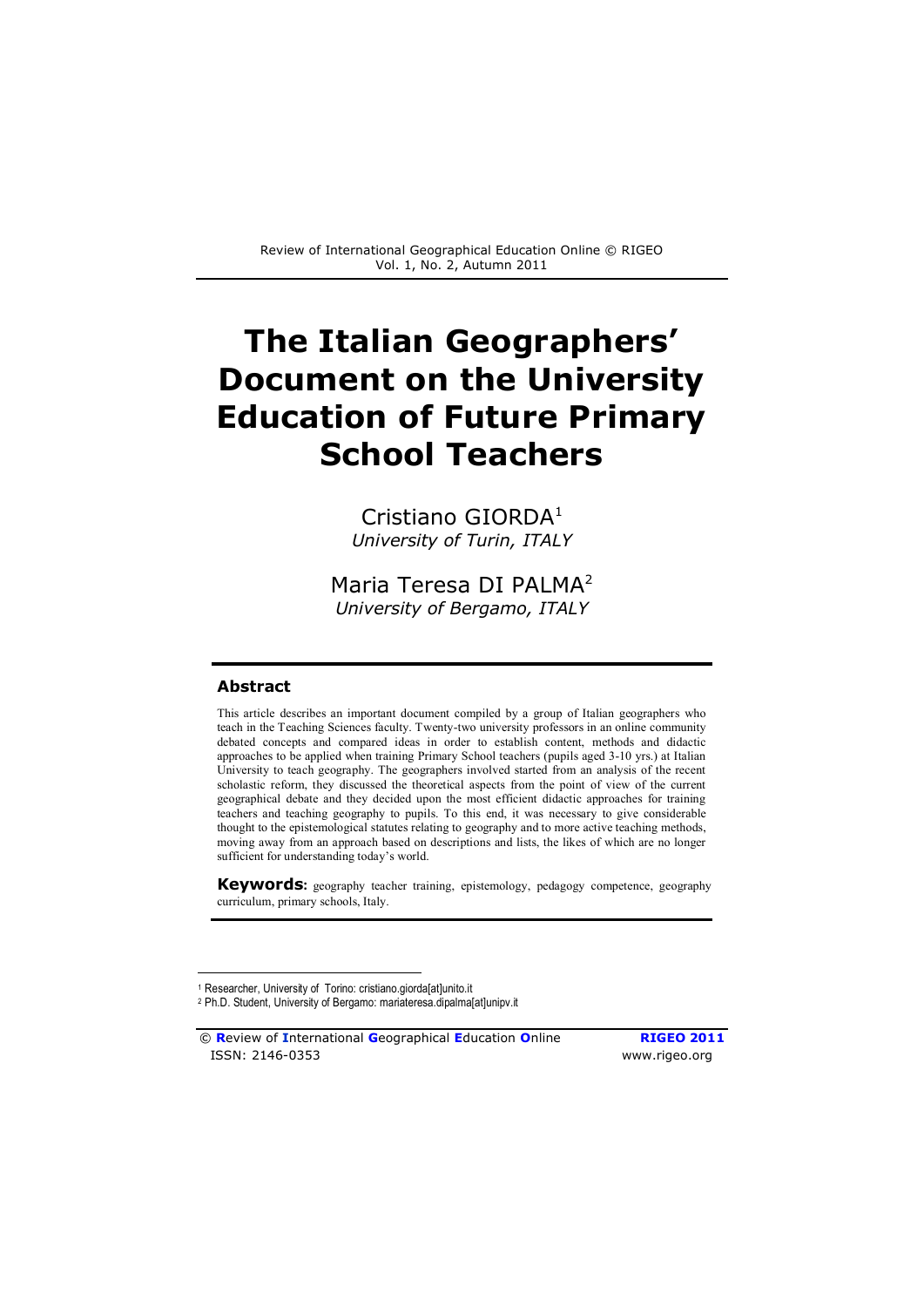## **Introduction**

This article aims to describe the changes being made in Italy to the university training of Primary School teachers, referring to the themes and objectives of the document compiled by the Geographers' Coordination Group, comprising of 22 Italian university professors.

As in many other countries, Italy's education system, teacher training and recruitment schemes have seen important reforms in the last few years. *Curriculum Guidelines* (The Ministry for Public Education, 2007) for Primary and Secondary Schools (5 to 13 yrs.) were approved in 2007 and are still undergoing modification. These guidelines have brought about considerable change to the curriculum: it is no longer just about lists of information and skills which have been rigidly broken down for scholastic year. The curriculum now talks about a learning path which will help develop the competences stipulated by EU regulations (*Key competences for lifelong learning*, 2006). This requires a teaching method which puts the students at the center of the teaching process and as a result the teachers need to receive different training (Mentz, 2010). In addition, there is a new normative law pertinent to teacher training, promulgated with Decree-Law 249/2010. Academic year 2011- 2012 will see the launch of Italy's new five-year degree course in Primary School Education and it was time to design a training program capable of renewing the concept of the discipline and its teaching. As Artvinli (2010) said in reference to the same situation in Turkey, "what are the best and new student-centered methods? How can we start to apply them? These are all the problems facing the new curriculum. It is, therefore, urgent to train the teachers for the new curriculum and new methods of new teaching-learning process…. The problem of teacher training is maybe the most important problem in the new curriculum revolution." (Artvinli, 2010, p. 123).

To answer these questions, Italian geographers qualified in the teaching of geography and geography didactics in the Primary School Education degree set up a working group, the Geography Coordination Group, to outline, from a shared viewpoint, geography training to be developed in the new five-year Primary School Education course due to start in the academic year 2011/2012. This was a rather innovative initiative especially for Italian universities where the choice of topics taught is mainly up to the individual and there is rarely any scientific coordination between institutes to establish what is being taught elsewhere. This approach, which has been used up to now, gives rise to a distinct differentiation and often an imbalance with regards to preparation and, to an even greater extent, with regards to the interests of future teachers: if indeed methodological and epistemological concepts can be applied to any topic, the choice of certain content over others can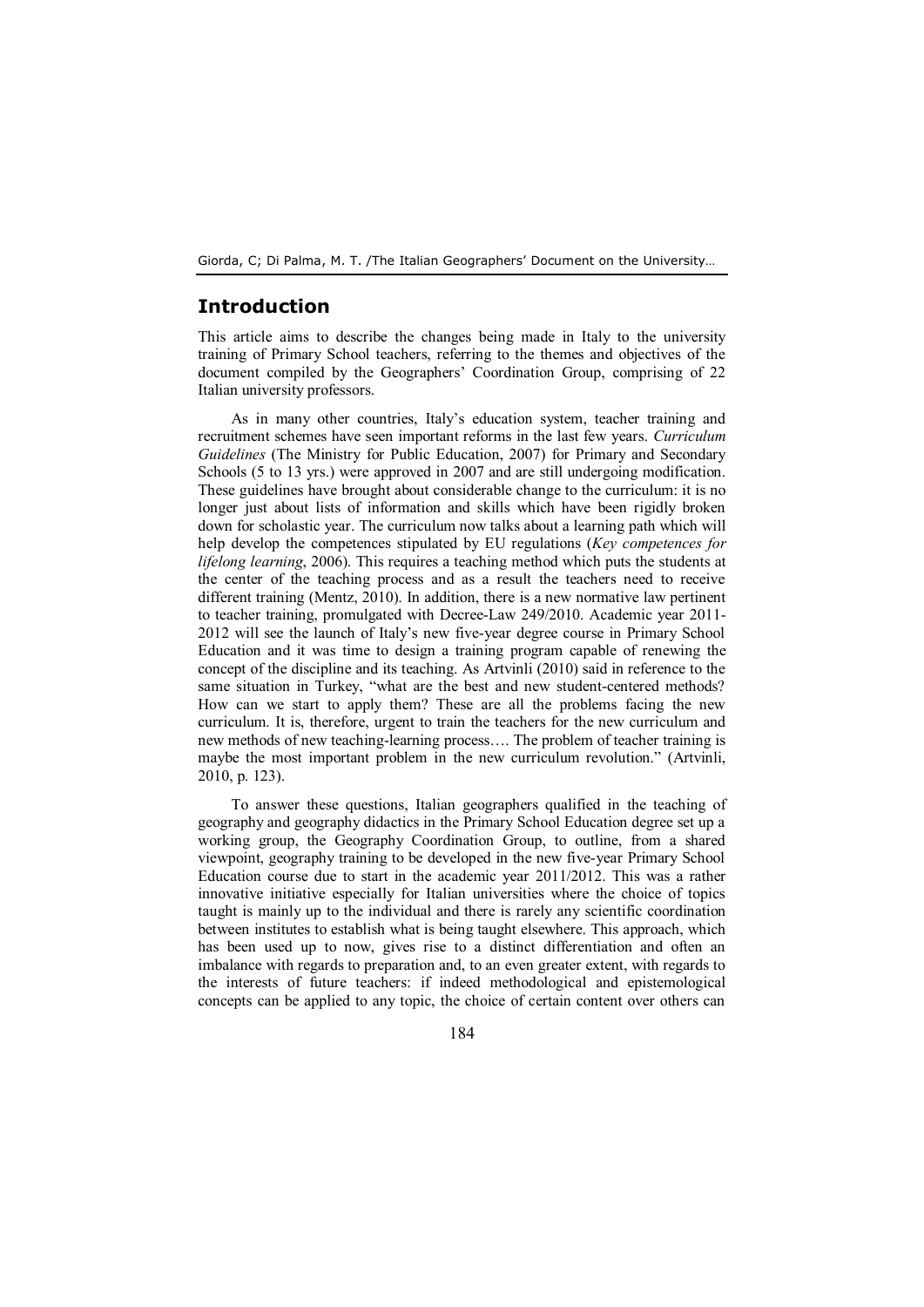lead to a different perception of the subject itself. Here lies the risk of sectionalism which is undesirable (Vallega, 2004) when training teachers. On the other hand, it is more and more common to hear people refer to "geographies" instead of "geography" in attempt to highlight the many branches that contribute to what was once considered a compact and well-defined discipline. Breaking down boundaries is now the order of the day in all disciplines and it is, therefore, important to establish a core curriculum whilst keeping the different branches distinct (Vallega, 2004).

Grouping together geographers, each with their own research agendas but all involved in Primary School Education courses, provided the scene for debate and indepth comparison (still ongoing), which has led to the compilation of the document on which this paper is based.

# **Primary School Education Courses and the Growing Interest in Geography Didactics**

In accordance with the regulations stipulated be Decree-Law no.249 of 10 September 2010, the new five-year degree course in Primary School Education gives the qualifications for teaching in Infant and Primary Schools. The Decree defines the teaching workshop exercises to activate and the credits awarded to each, and are the same for all institutes. Geography is to be assigned around 60 hours of lectures (8 credits) and 25 hours of geography didactics workshop in which some hours are traditional lessons and the rest are practical exercises.

In Italy, degree courses in Infant and Primary School Education have been available since the 1996/97 academic year, with different statutes and programs for each institution. Geography was taught mainly by professors specialized in human geography, rarely physical geography, and the curriculum used was different for each university. One of the main issues was that a didactic approach to Geography was missing; there was no synchronization between the handling of the theoretical side of geographical topics and the different ways of teaching them. This situation contributed towards an increase in the number of teachers and researchers who turned to researching the application of their subject in schools. Proof of this is the large number of publications on the topic (Giorda, 2011), which have expanded the Italian geography publishing sector; prior to 1997 few titles were available and nearly all of them were collective.

The new element of the 2010 normative law is that part of teaching must be dedicated to didactics: in D.M 249/2010, it is written that "the teaching of each discipline must include a part on the didactics of the discipline itself" and that "the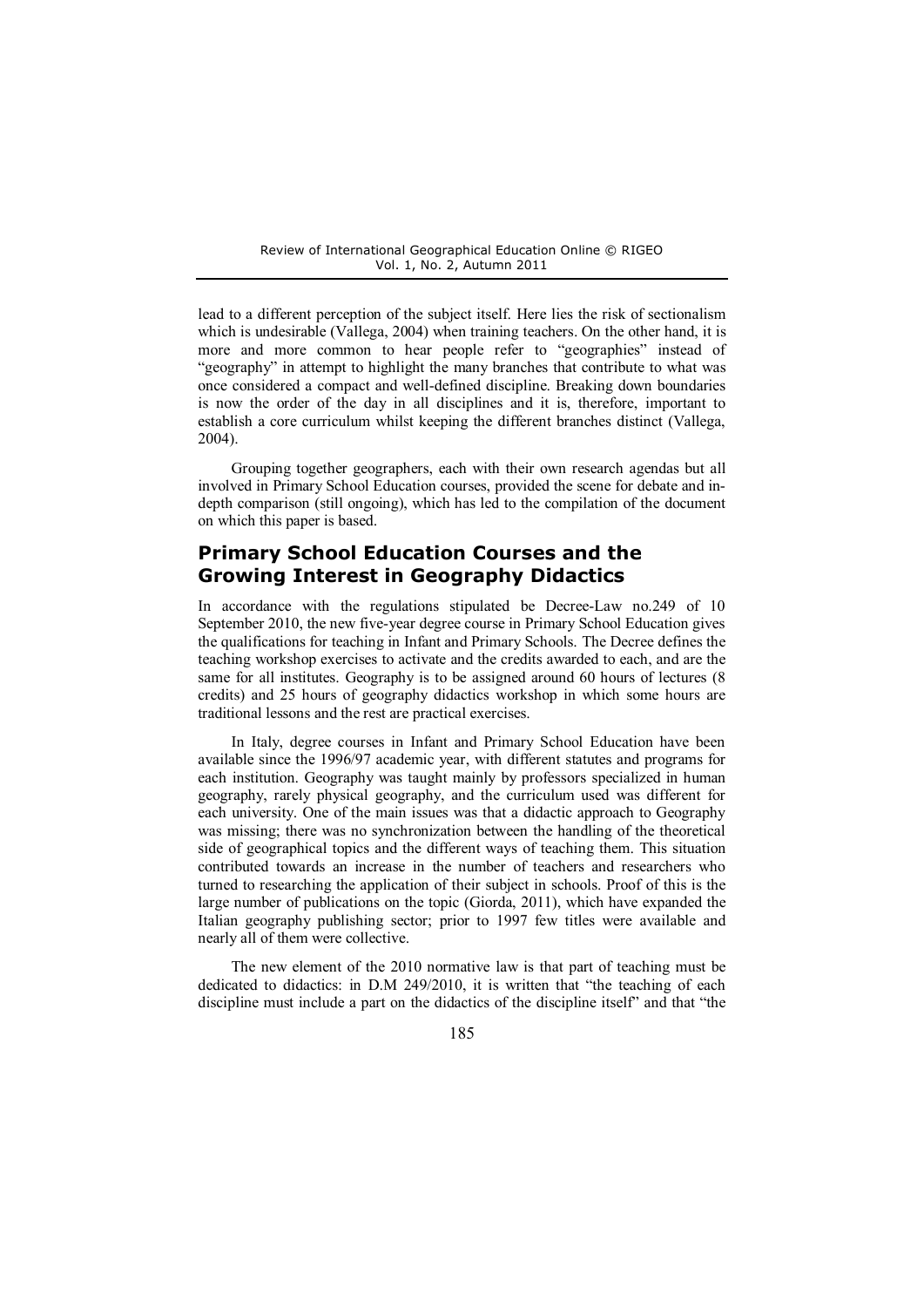two schooling levels dealt with by the degree must be taken into account when presenting the school subject. Thus, examples, exercises and didactics proposed must be planned separately for Infant Schools and Primary Schools ". However, ministerial regulations are very generic as far as content is concerned and simply state that a graduate's profile should include knowledge of "elements of physical and human geography".

It was this vagueness, together with the need for one homogeneous training standard at national level, that gave Italian geographers the opportunity to reassess the formative value of discipline knowledge, performing not only a selection process but also an epistemological assessment of knowledge, methods, and the competences that studying geography develops, or contributes to, along with the other school subjects.

Facilitated by the setting up of an online community, the group discussed and agreed upon issues of organization, epistemological foundations, course didactics and the geography workshops due to commence in the next few years in the different institutions. The document was signed by 22 geographers and published in the Rivista dell' Associazione Italiana Insegnanti di Geografia (coordination of geographers for courses in Primary School Education, 2011) and on the *Associazione Italiana degli Insegnanti di Geografia* website ([www.aiig.it\).](http://www.aiig.it/) It is the basis for further discussion in group meetings and in literature in which research, evaluations, ideas and experiments carried out in the different institutions are compared and debated.

# **The Document of the Coordination of Geographers for Degree Courses in Primary School Education**

The document drawn up by the Geographers' Coordination Group provides observations, guidelines and suggestions for the homogeneous training of future geography teachers in Italy. The "general guidelines" offered focus on organizing geography training in such a way that the theoretical part is closely linked to didactics and workshops. This choice is not just significant from a methodological point of view but also from an epistemological perspective. This emphasizes how geographical knowledge and concepts play a key role in the education of the citizen and how they can highlight the trans-scarcity of the concept of a multi-dimensional citizenship (local and global).

Among the epistemological cornerstones, the "study of Geography starting from local space" is not reduced simply to localism, which Gianni Sofri (1997) referred to as "traffic warden geography". Instead, it is considered an indispensable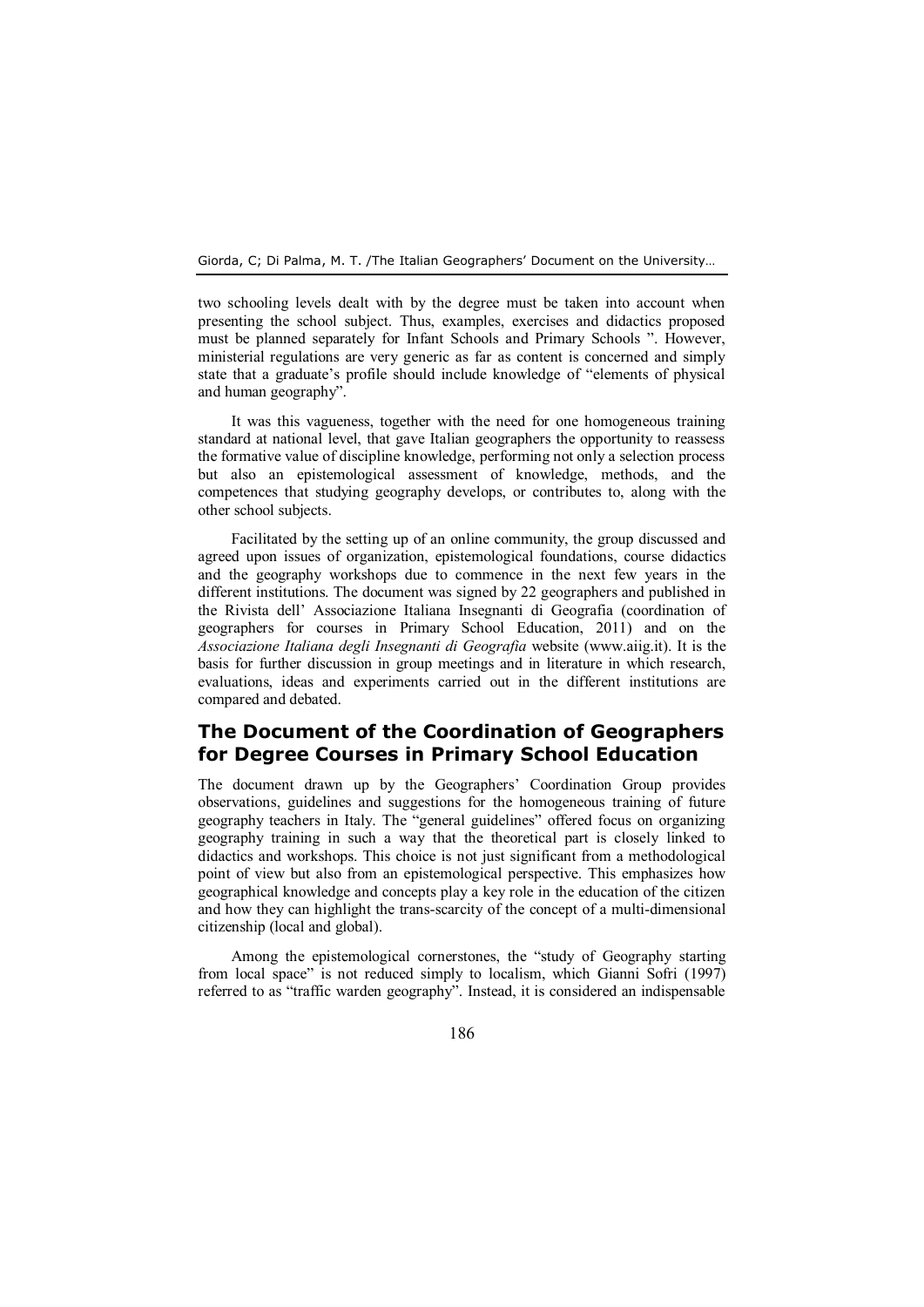element for increasing spatial intelligence, developing orientation and understanding how the relationship between human activity and the surrounding environment is interpreted differently depending on the scale of analysis adopted: a local problem can have considerable impact on a larger scale and, vice versa, a global problem can have serious local consequences.

This latter consideration should stimulate the planning of proposals and steps to be taken which may seem insignificant but, in fact, could limit society's sense of impotence which threatens the concept of democratic citizenship and participation. This is why the knowledge of physical and human geography is not merely a description and localization of lists of geographical objects. Such knowledge is necessary in order to interpret and critically analyze spatial and landscape dynamics.

In the part of the document where content examples are given, to counter the vagueness of the Ministerial Decree guidelines, it is suggested that training courses should avoid "any type of encyclopedism, dogmatic description or taxonomical listing". Instead, a systemic and dynamic vision of the environment should be developed as a result of interactions between natural, socio-cultural, economic and political systems. Field trips are, therefore, one of the three practical tools that a geography didactics course should examine more closely alongside "autobiographical description of the individual and collective experience of space and environment" and the more traditional practice of cartography.

The inter-trans-disciplinary nature of geography is highlighted by the document by identifying the most suitable themes for an integrated didactics scheme: "orientation (Astronomy, Mathematics, Physical Education), maninhabitant's responsibility towards citizenship education (history), social and economic environmental complexity in environmental education and sustainable development (scientific, sociological and psychological fields), cultural development of sense of place (literature, cinema, history of art), the role of new technologies in spatial representation and participation processes (information and communication technology)".

The second part of the document covers the main objectives of geography education which highlight its involvement in developing the critical mind both of the individual and of groups in their interaction with the environment. Particular emphasis is put on the need to stimulate future teachers to understand the consequences of people's actions, the complexity of the modern world and the problems associated with managing Earth space. Obviously, the more traditional objectives are not to be forgotten. These include sustainability and interrelationships between places, respecting cultural diversity. These are not simply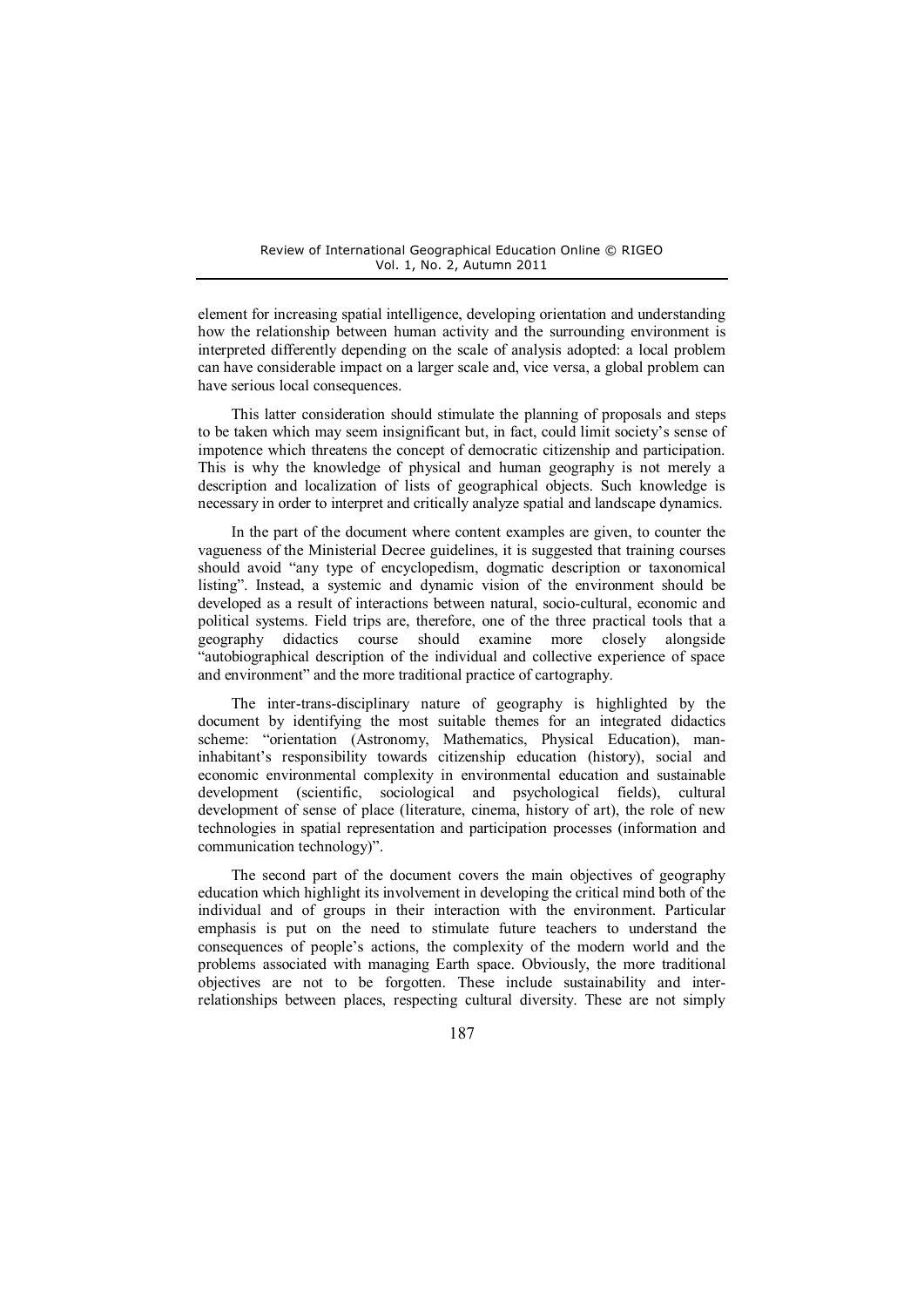theoretical aims; they must become competences integrated through development. In fact, the teacher's own didactic practice must (via methods, tools and language) enable the students to exercise free-judgment and have a critical vision of the relationships that each of us contribute towards building on a daily basis with the space, landscape and environment, both on a local and global scale.

As clearly explained, the geography workshop is the heart of training tomorrow's teachers if it manages to:

- Suitably represent spatial complexity (both from an objective-rational and subjective-existential point of view);
- Assign authentic and referable learning exercises to real situations
- Propose many points of view about the real world
- Stimulate reflection and meta cognition;
- Favor the development of knowledge as shared property.

# **Geography and Citizenship**

The work produced by the Coordination Group of Italian Geographers refers to the research and publications of the members of the group (Giorda, 2011, p.36), it takes into account recent debates on the teaching of geography (Tilbury, Michael, 2002; Donert, Charzynski, 2005) and international literature on spatial competences and the role of geography in the curriculum (Gerber, 2003; Bednarz&Bednarz, 2004; King, 2006; Hanson Thiem, 2008; Winter 2009).

The three main aims are:

- 1) Provide guidelines for the organization of knowledge associated with the concept of space, meaning the product of interaction between natural, socio-cultural, economic and political systems. In such a way, geographical space becomes inhabited space and each society negotiates the rules to manage resources and to develop individual and community life projects.
- 2) Include the student's living space in the curriculum activities, promoting participated observation, awareness of the link they have with their living space and the active participation in environmental life as a way to learn about citizenship.
- 3) Promote a more comprehensive study of Italy, developing the geographical competence of spatial thinking on different levels, decentralizing the individual point of view and identifying geographical relationships on a cross-border, European and global scale.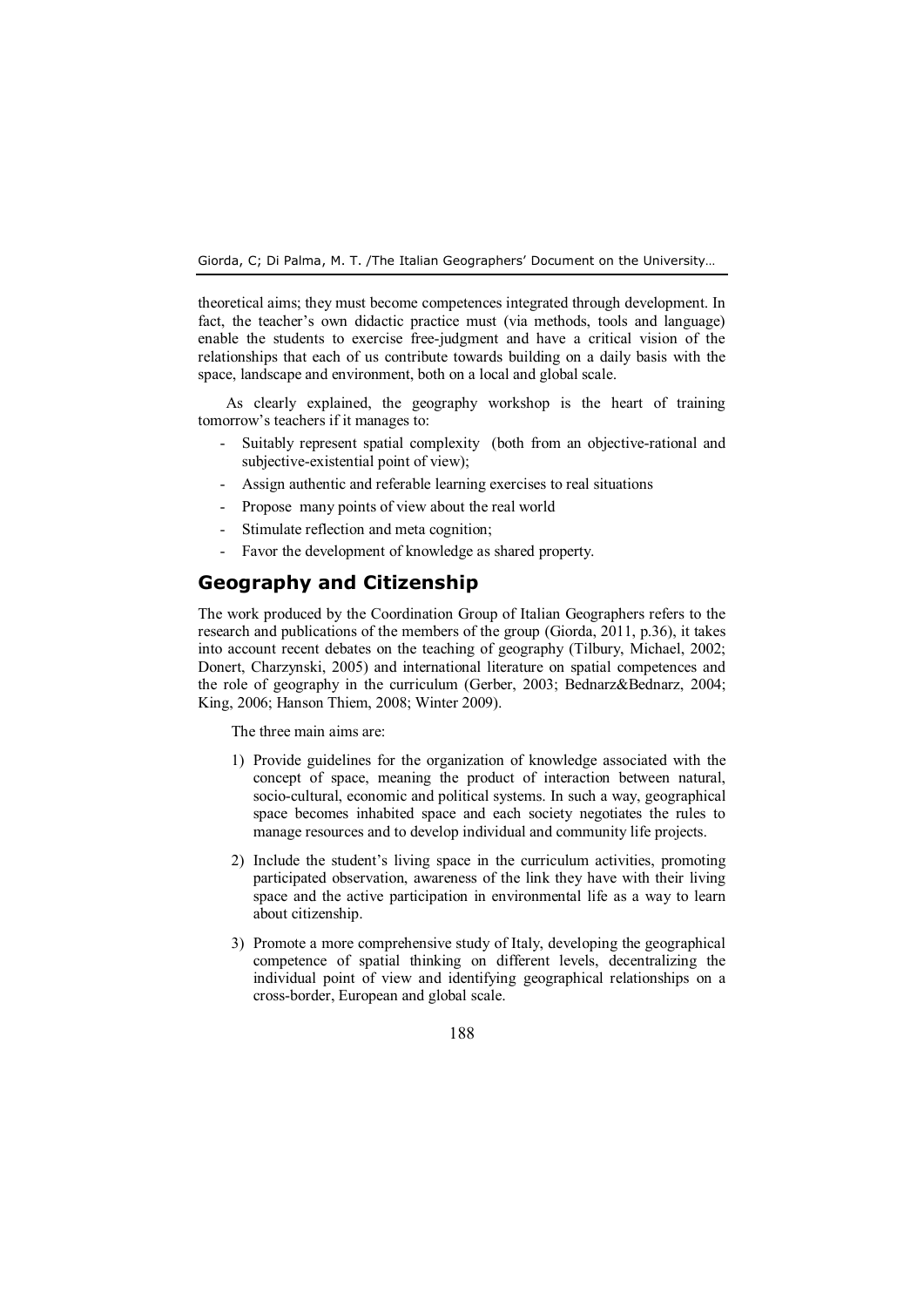From a didactics point of view, the document emphasizes the importance of "getting experience" in method and geographical language by exploring real and codified spaces and by coming into contact with the sources, documents and authentic materials in order to develop a geography training program which takes into account the associated educational needs.

Regarding competences, explicit reference is made to the ability to discuss and debate geographical problems (IGU, 2000; IGU, 2006; Haubrich, Reinfried, Schleicher, 2007). This is an especially important aspect as, contrary to the wellestablished approach adopted in other countries such as France and the UK, in Italian schools, scholastic didactics is still based on argumentative and descriptive textbooks which present the topics without debating them.

The document goes on to distinguish between the two educational levels. Infant School, where there is no distinction between the different disciplines, is considered the place where a child's spatial dimension is taught. Orientation is not to be considered simply as geometric fact, but also as a cultural understanding of one's own living space and, therefore, intrinsic to forming personal and social identity. The document suggests starting with the individual's living space and the exploration of their own territorial reality, focusing on aspects such as the link between food and local tradition.

For the five years of Primary School, the document explains the need to teach geographical skills which can be used for the analysis of specific problems or regional issues. Reference to the principal concepts and tools of geography therefore aims at developing geographical themes on different scales, from local to global, focusing on educational aspects such as sustainability, intercultural and socio-spatial diversity.

This may all seem very ambitious, perhaps excessively complex and far afield from the current National Guidelines of the Ministry of Public Education. It is important, however, to note that the Coordination Group of geographers is talking about the training of future teachers. These students will graduate in five years and, therefore, will be working in schools in the decades to come. For this reason, competences and knowledge needed in Italian schools regarding geography in the future rather than the present are focused on.

## **Didactics and Epistemology**

Geography didactics is not simply about developing systems for spreading knowledge. Interdisciplinary competences are required for general didactics and for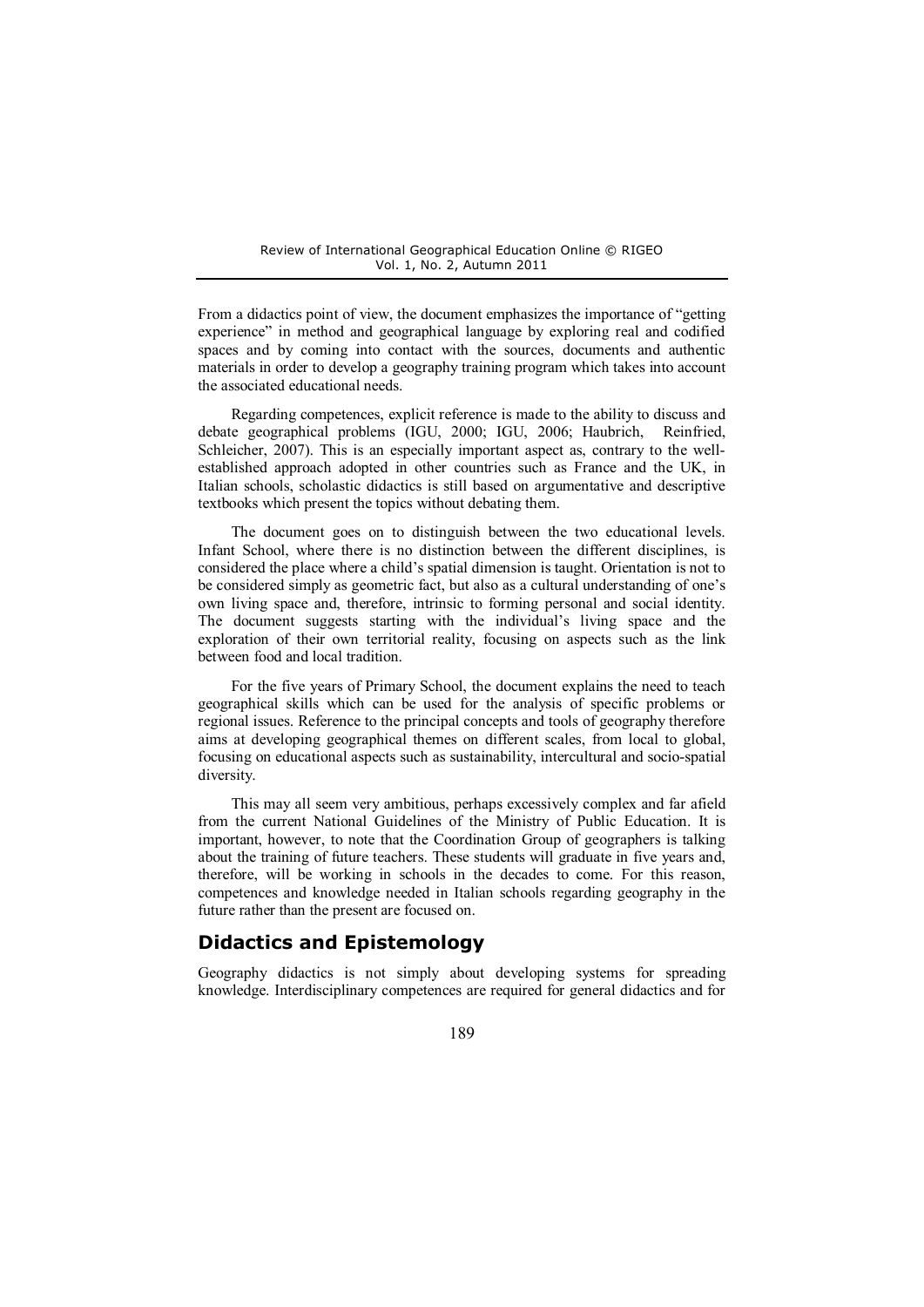all fields of geography. It is necessary to constantly ask oneself what is geography? What are the conditions needed to achieve geographical scientific knowledge? And what are the methods, language and internal organization required to acquire such knowledge? Epistemological considerations are a key part of the work of those dealing with disciplinary didactics. This aspect is particularly evident in the recent studies of Italian geographers working in the field of didactics (Giorda, 2006; Squarcina, 2009; Malatesta, 2010; Giorgio & Spinelli, 2010; De Vecchis, 2011).

Re-reading the discipline, defining competences, syllabus planning, the analysis of sources and documents, experimentation and research into learning programs and establishing evaluation parameters are all part of the attempt to identify and unify the different concepts of the discipline, questioning their operation, validity and their applicability to real cases and problems.

Whilst often not the case for the academic researcher, a teacher needs to have a 360º understanding of all aspects of geography, linking "the network of close relationships which form places….on larger geographical scales, up to a global scale" (Dematteis, 2008, p.1). In fact, this may be the most important competence that the study of geography helps develop. Being aware of the relationships involved in one's own living space on different scales should be one of the main aims of geography education. A strategic competence for individual and social life: it allows one to nurture interests make decisions, develop projects and take action, intentionally interacting with places, cultures and economies which may lie great distances apart but, nonetheless, share contiguity and a co-evolutionary relationship.

Thoroughly understanding, interpreting and linking information is the basis of a geographer's skill. Every good geographical analysis involves the ability to contextualize, to identify analogies, to communicate ideas, analyze situations, ask the question "Why?" and to hypothesize how to overcome problems (Golledge, 2002). Geography didactics is about providing intricate cultural mediation, a social plan in which knowledge and learning programs must take into account the student: a person learns about himself and the world through knowledge (Dematteis, 2004).

The traditional idea that geography is the synthesis of lots of specialist information can be likened to the concept of the ecological mind (Bateson, 1989) or "interconnecting" (Morin, 2000). In order to place geography in the system of interpoly-transdiscipline knowledge (ibid.) for the future development of teaching, the focus must be moved from knowledge to method. This is the step that differentiates didactics from pedagogy and renders epistemological consideration one of its most significant investigative themes (Ashley, 2000; Tilbury, Michael, 2002; D'Amore, 2007).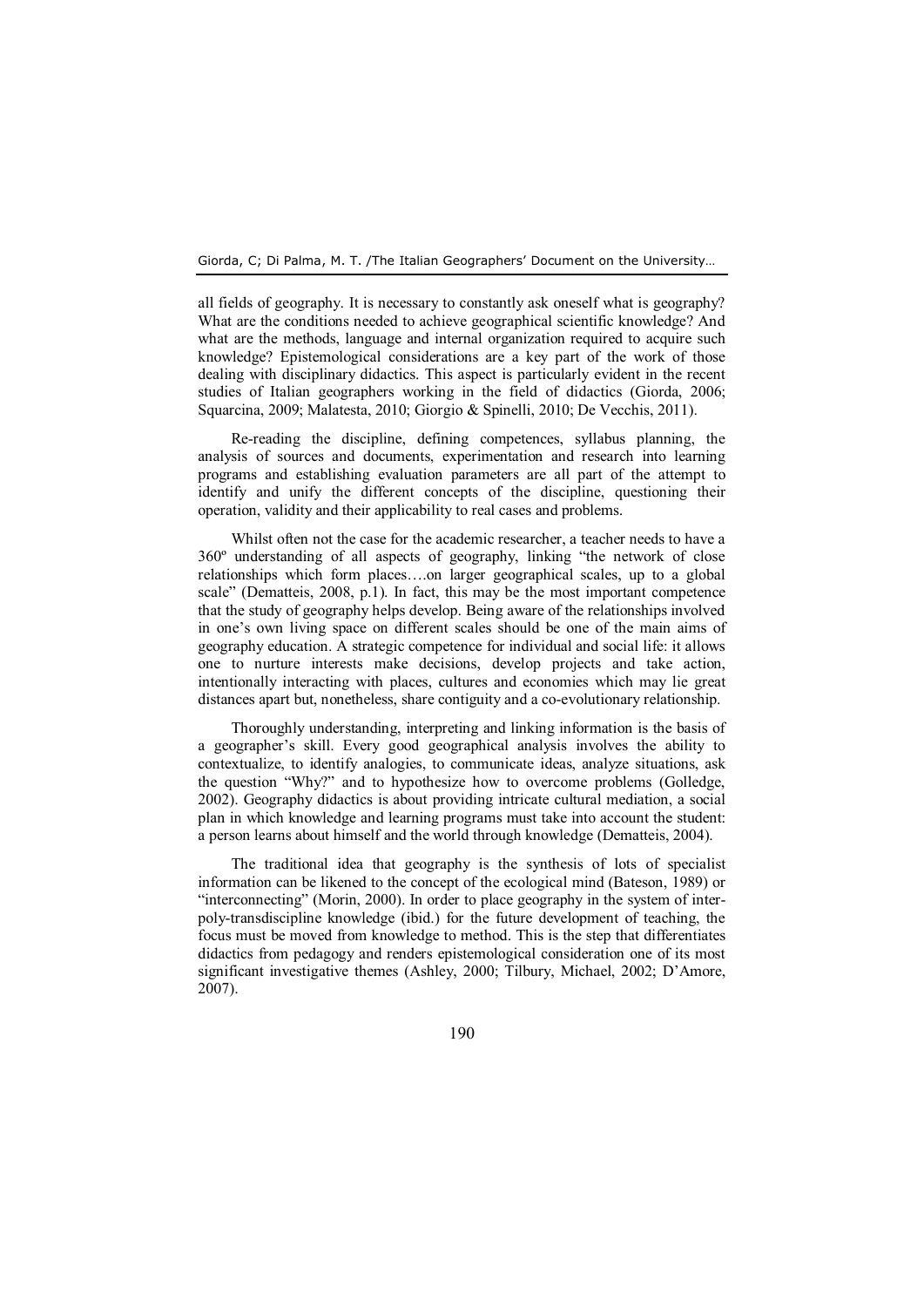Understanding that everything in geographic space is connected, leads one to realize that the living conditions of human communities on the planet are not down to chance events but depend on the human species' ability to interact with itself and with the planet's resources.

What geography is taught and how it is to be taught is essential for the destiny of the human race. If "geography is destiny" (De Blij, Murphy A, 2002, p.3), teaching geography is a way to become aware of this "destiny" and inspire decisions that will guide evolution.

### **Geography Education and Teaching**

The Italian geographers' coordination document puts a great deal of emphasis on the educational importance of geographical knowledge. Citizenship education is the principal aim of a school, as all Italian ministerial documents say, but it cannot be taught correctly without teaching geography (Giorda, Puttilli, 2011). This means teaching teachers to teach and teaching students to consider the sustainability of choices concerning the environment and cultural and social dynamics. Geographical knowledge can only but help in reaching this fundamental goal (Morgan, 2006; Reinfried, Schleicher, Rempfler, 2007; Gryl, Jekel, Donert, 2010).

If we make the concept of place the focal point of geography teaching, this entails focusing on social cohesion and the ability to conscientiously develop, via the school, shared practices of citizenship (Giorda & Puttilli, 2011). This educative value can be particularly evident in geography didactics for Infant and Primary Schools where children are in a phase of cognitive development and experience (local scale) and learning are closely linked (Malatesta, 2010).

The research carried out by geographers who teach geography in the new degree courses in Primary School Education coincided with research into values for the same geography, this was an area of negotiation and reconstruction of the discipline's statute via scientific validation training. However, Italian geography needs to align itself more with international research which has given rise to many magazines (such as *Teaching Geography*), specific considerations (Wiegand, 2002, Martin, 2006), collective documents (IGU, 2000, 2006, Haubrich, Reinfried, Schleicher, 2007) and didactics experiments (Coban, *et al.*, 2011).

Especially urgent wass the development of ways to present geography topics using a problem-solving approach (Spronken-Smith, 2005; Beringer, 2007) , an essential step if we are to move away from the encyclopedic imprint – it should be noted many Italian school textbooks are still predominantly characterized by lists of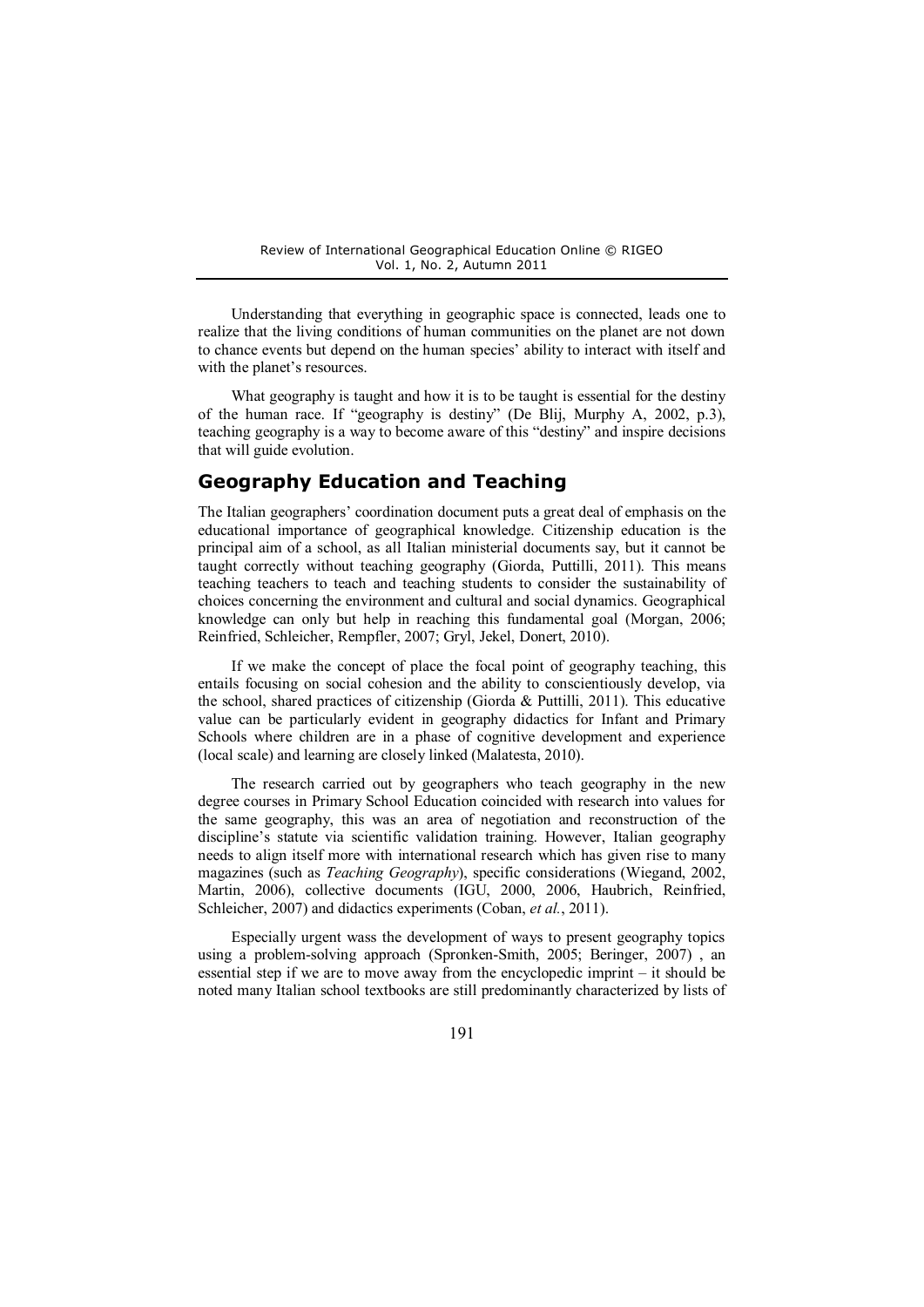information. The document compiled by the coordination of geographers for degree courses in Primary School Education represents significant progress in this direction by discussing foundations, objectives and competences of geography education.

The geographers confirmed contemporary complexity can no longer be reduced to lists and taxonomies: they recommended immediate attention should be given to relationships, flows and connections among which geographical concepts can act as regulators. The concept of the ecosystem "*Human-Earth*" (Haubrich, Reinfried  $& Schleicher, 2007$  could therefore be the starting point from which the geographic vision of links between environment, economy and society can be rebuilt.

## **Conclusions**

The value of the work carried out by the Coordination Group of Geographers for degree courses in Primary School Education was that it provided comprehensive guidelines for the homogeneous training of Italian Primary School teachers and the work has not ended there. It has started off an exchange of exercises and group discussions on themes and problems pertinent to geography research and didactics: this involved monitoring the results and developments that didactics activity stimulates at all levels of teaching.

One of the main advantages of the work is that it has opened up significant debate on the importance of Geography to education and on the ways it should be taught. To yield significant results, changes to university teaching have been recommended. In the future, research development is needed and it will be necessary to facilitate and promote discussion and idea-sharing and scientific publications regarding international research in spatial literacy and its application to teaching.

#### **Acknowledgements**

The document "Osservazioni, raccomandazioni, suggerimenti per gli 8+1 cfu di geografia" by the Coordinamento dei Geografi per i corsi di laurea in Scienze della Formazione Primaria, was entirely published in: *Ambiente Società Territorio (2011)*, 3, pp. 36- 39.

This paper is the result of a research carried out by the two authors: Cristiano Giorda wrote *Primary School Education Courses and the Growing Interest in Geography Didactics; Geography and Citizenship; Didactics and Epistemology; Geography Education and Teaching* and Maria Teresa di Palma wrote *Introduction,*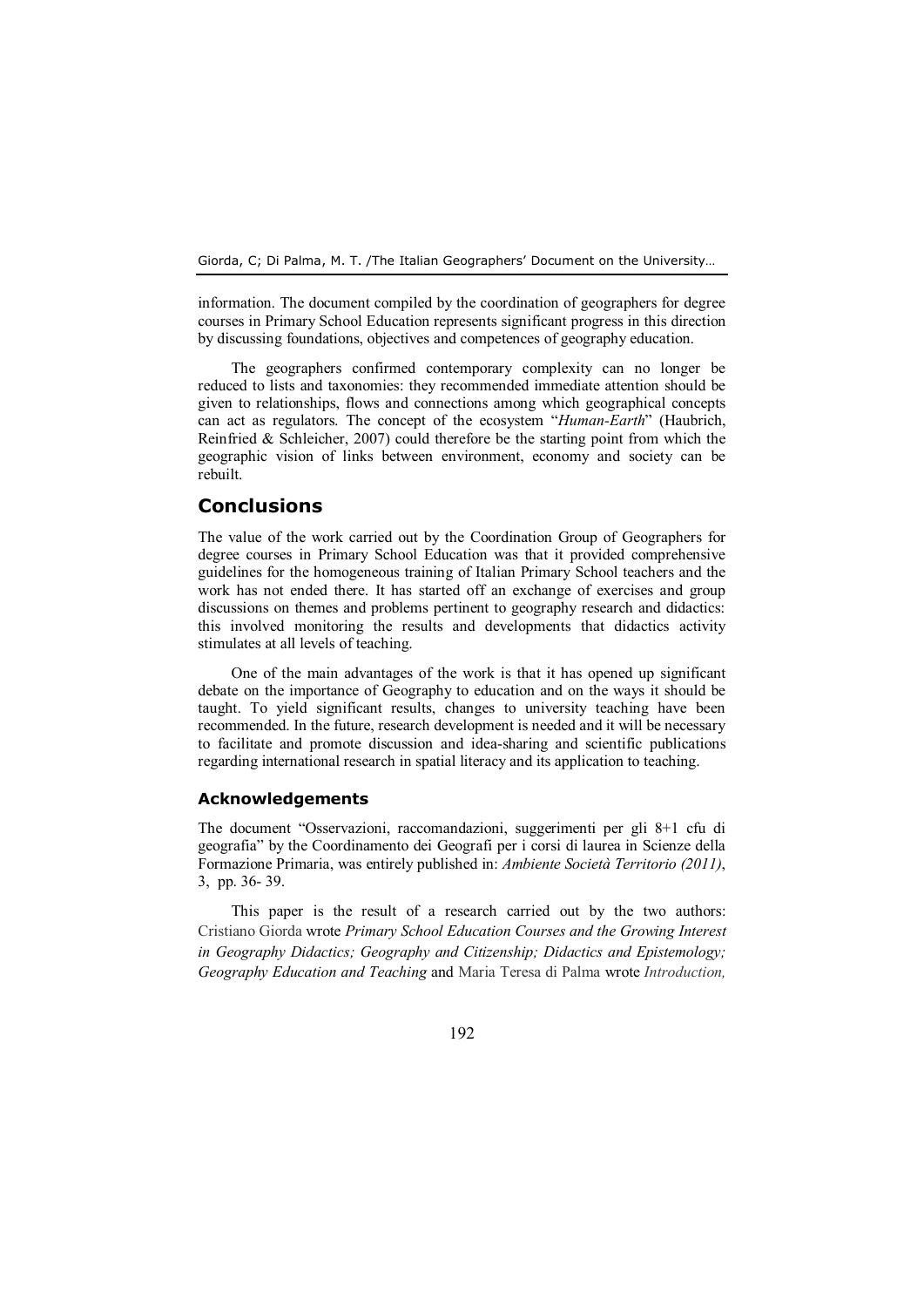*The Document of the Coordination of Geographers for Degree Courses in Primary School Education, Conclusions* 

#### **Biographical statement**

**Cristiano GIORDA** is a researcher at the University of Turin, in the Department of Territory Interateneo. His field is curriculum, learning and teaching methods in geography education.

**Maria Teresa DI PALMA** is a secondary school teacher and is currently doing a Ph.D. in Epistemology and Anthropology at the University of Bergamo with her thesis in geography textbooks. Her field is teaching methods in geography education, textbooks and cartography.

#### **References**

Artvinli, E. (2010). 2005 Curriculum reform in Turkey and a case of Geography. *Revista de Pedagogie*, 58(3), 111- 125.

Ashley, K. (Ed). (2000). *Reflective Practice in Geography Teaching*, London: Paul Chapman.

Bateson, G. (1989). *Verso un'ecologia della mente*, Milano: Adelphi.

Bednarz, R. S., Bednarz, S. W. (2004). Geography Education: The Glass Is Half Full and It's Getting Fuller, *The Professional Geographer,* 56 (3), 22–27.

Beringer, J. (2007). Application of Problem Based Learning through Research Investigation, *Journal of Geography in Higher Education*, 31(3), 445 – 457.

Çoban, G. Ü., Akpınar, E., Küçükcankurtaran, E., Yıldız, E., Ergin, Ö. (2011). Elementary school students' water awareness, in IGU – International Geographical Union, *International Research in Geographical and Environmental Education*, London, Routledge, 20 (1), 65 – 83.

Recommendation 2006/962/EC of the European Parliament and of the Council of 18 December 2006 on key competences for lifelong learning [Official Journal L 394 of 30.12.2006].

Coordinamento dei Geografi per i corsi di laurea in Scienze della Formazione Primaria, (2011). Osservazioni, raccomandazioni, suggerimenti per gli 8+1 cfu di geografia *Ambiente Società Territorio*, 3, 36- 39.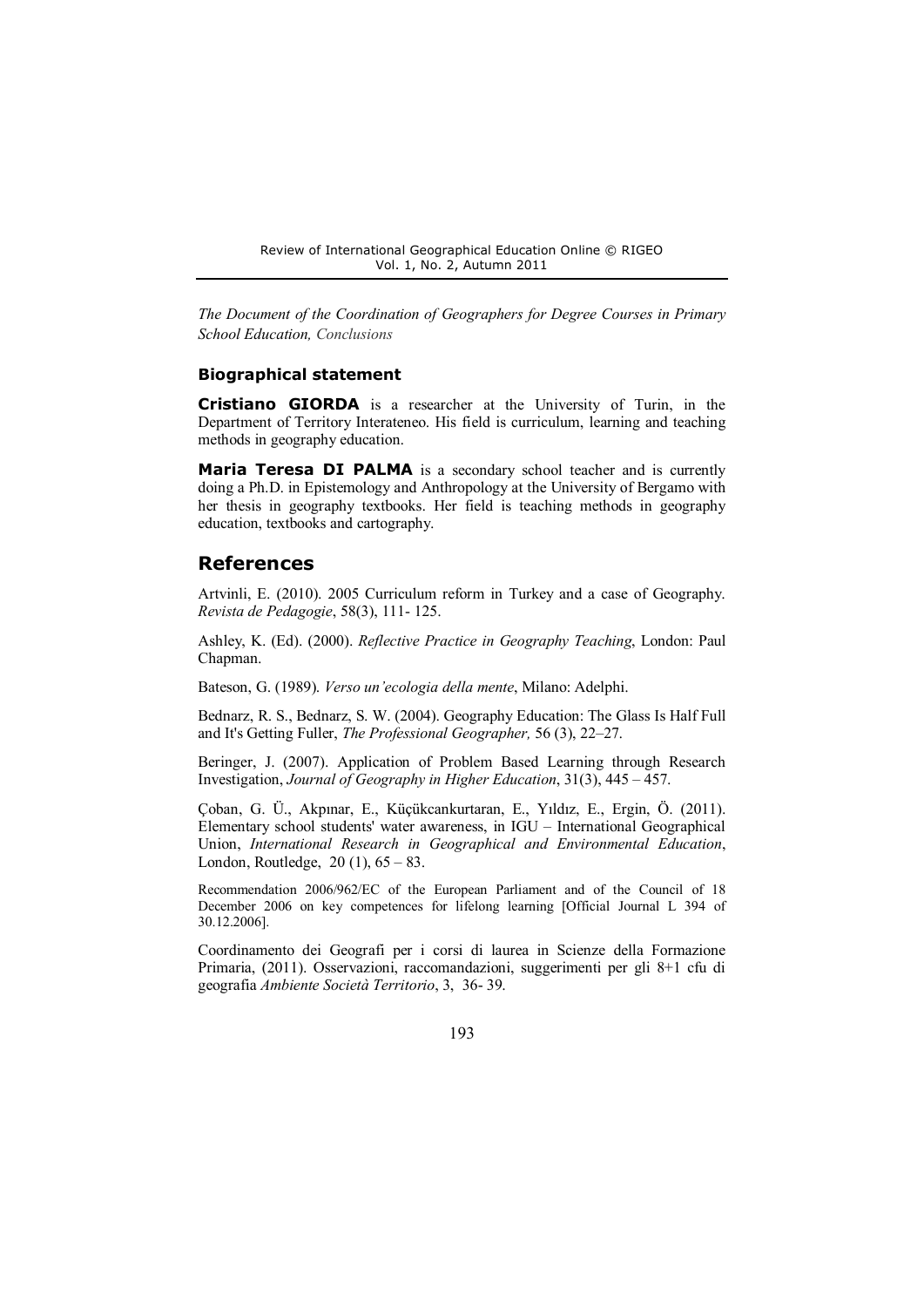D'Amore, B. (2007). Epistemologia, didattica della matematica e pratiche d'insegnamento, *La matematica e la sua didattica,* 21 (3), 347-369.

De Blij, H. J., Murphy, A. (2002). *Geografia umana. Cultura, società, spazio.* Bologna: Zanichelli.

Dematteis, G. (2004). Per insegnare una geografia dei valori e delle trasformazioni territoriali, *Ambiente Società e Territorio*, 5, 10-14.

Dematteis, G. (2007). Il vero geografo è l'insegnante, discorso pronunciato a Potenza durante il Convegno Nazionale AIIG 2007 in occasione della premiazione a Socio d'Onore. Retrived in [www.aiig.it.](http://www.aiig.it/)

De Vecchis, G., Staluppi, G. (2007). *Insegnare geografia*. Torino: Utet.

De Vecchis, G. (Ed). (2011). *A scuola senza geografia?* Roma: Carocci.

Donert, K., Charzynski, P. (eds.) (2005). *Changing Horizons in Geography Education*. Torun: Herodot/Association of Polish Adult Educators.

Gerber, R. (Ed). (2004). *International Handbook on Geographical Education*, Dordrecht: Kluwer Academic Pubishers.

Giorda C. (2006). *La geografia nella scuola primaria. Contenuti, strumenti, didattica*, Roma: Carocci.

Giorda C. (2011). L'insegnamento della Geografia e della Didattica della geografia nel nuovo Corso di Laurea in Scienze della formazione primaria. *Ambiente Società Territorio*, 3, 33-36.

Giorda, C., Puttilli M. (Eds.). (2011). *Educare al territorio – educare il territorio. La geografia per la formazione.* Roma: Carocci.

Giorgio, A., Spinelli, G. (2010), *Per una concettualizzazione del sapere geografico,*  Bari: Cacucci.

Golledge, R.G. (2002). The Nature of Geographic Knowledge, *Annals of the Association of American Geographers*, 92 (1), 1-14

Gryl, I., Jekel, T., Donert, K. (2010). GI and Spatial Citizenship. In T. Jekel, K. Donert, A. Koller (Eds.), *Learning with GeoInformation,* (pp. 2-12). Berlin: Wichman Verlag (cfr. in: [http://lhu.academia.edu/KarlDonert](http://lhu.academia.edu/KarlDonert%20/Papers/520691/GI_and_Spatial_Citizenship)  /Papers/520691/GI\_and\_Spatial\_Citizenship)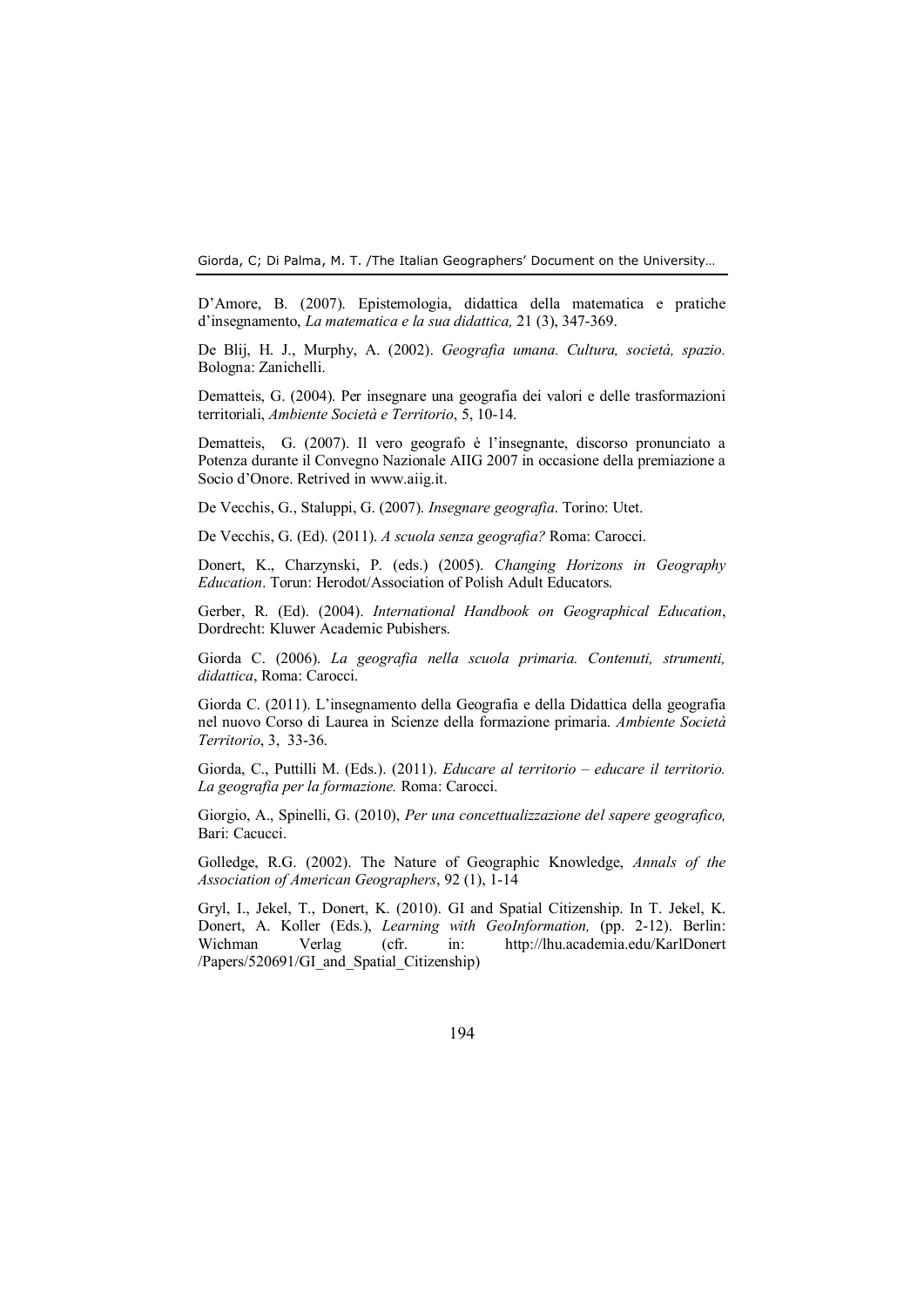Hanson Thiem, C. (2009). Thinking through education: the geographies of contemporary educational restructuring, *Progress in Human Geography*, 33(2*),* 154- 173.

Haubrich, H., Reinfried, S., Schleicher, Y. (2007). Lucerne Declaration on Education for Sustainable Development. In S. Reinfried, Y. Schleicher, G. Rempfler (Eds.), *Geographycal Views on Education for Sustainable Development*, ( p. 243- 250). Lucerne: IGU-UGI

IGU (2000). International Geographical Union*, International Declaration on Geographical Education*, 2000. Retrived in [www.igu-cge.org](http://www.igu-cge.org/) 

IGU (2006). International Geographical Union*, The International Charter on Geographical Education*, Revised Edition 2006, Retrived in [www.igu-cge.org.](http://www.igu-cge.org/)

King, H. (2006). Understanding spatial literacy: Cognitive and curriculum perspectives. *Planet* 17, 26-28.

Malatesta, S. (2010). *Per fare l'albero ci vuol la carta*. Milano: Guerini.

Martin, F. (2006). *Teaching Geography in Primary Schools: Learning to live in the world*. Cambridge: Chris Kington Publishing.

Mentz, O. (2010). The european challenge – How to integrate european competences in Geography in Higher education, *European Journal of Geography*, 2010(1), 6-14.

Ministero della Pubblica Istruzione (2007). *Indicazioni per il curricolo, per la scuola dell'infanzia e per il primo ciclo d'istruzione*. Available from [http://www.pubblica.istruzione.it/normativa/2007/allegati/dir\\_310707.pdf.](http://www.pubblica.istruzione.it/normativa/2007/allegati/dir_310707.pdf) 

Morgan, J. (2006). Discerning Citizenship in Geography Education, *The GeoJournal Library*, 85(C), 213-226.

Morin, E. (2000). *La testa ben fatta, riforma dell'insegnamento e riforma del pensiero*. Milano: Cortina.

Reinfried, S., Schleicher, Y., Rempfler, A. (Eds.). (2007). Geographical Views on Education for Sustainable Development, *Proceedings Lucerne-Symposium*, Lucerne: IGU – UGI.

Rocca, L. (2007). *Geo-scoprire il mondo*. Lecce: Pensa Multimedia.